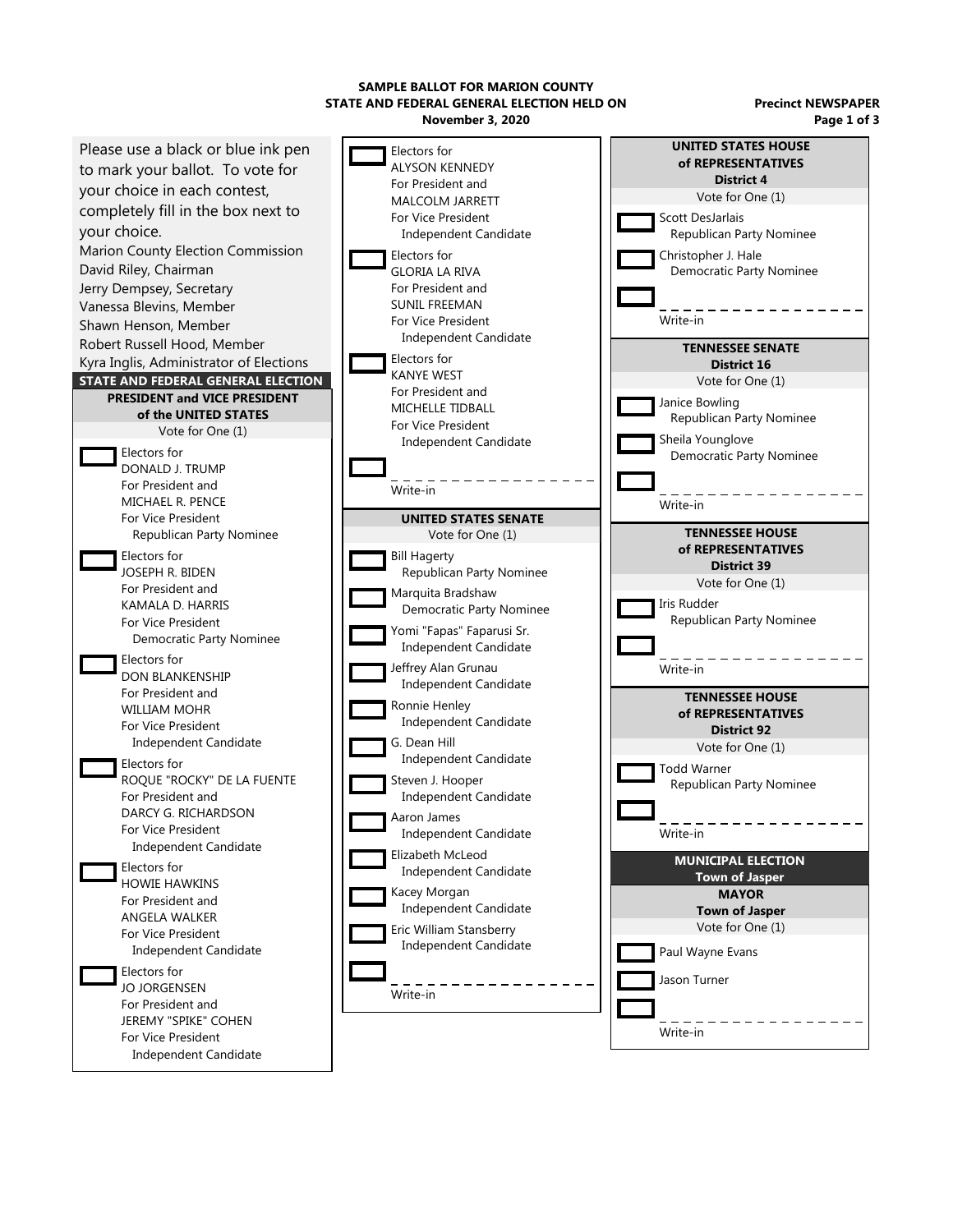**SAMPLE BALLOT FOR MARION COUNTY STATE AND FEDERAL GENERAL ELECTION HELD ON**

**November 3, 2020**